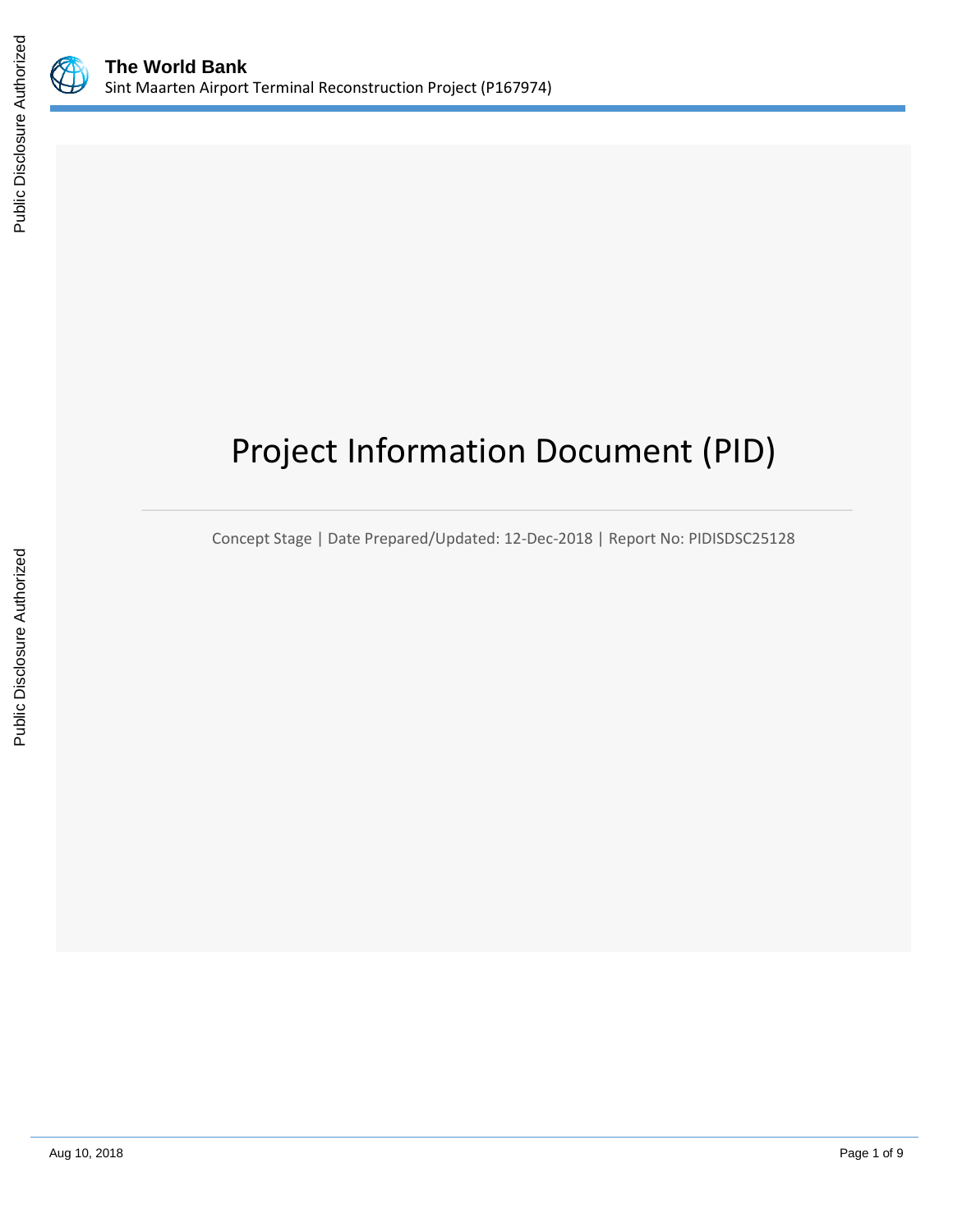

# **BASIC INFORMATION**

# **A. Basic Project Data**

| Country<br>St Maarten                                              | Project ID<br>P167974                           | Parent Project ID (if any)                                                                               | <b>Project Name</b><br>Sint Maarten Airport<br>Terminal<br><b>Reconstruction Project</b><br>(P167974) |
|--------------------------------------------------------------------|-------------------------------------------------|----------------------------------------------------------------------------------------------------------|-------------------------------------------------------------------------------------------------------|
| Region<br>LATIN AMERICA AND<br>CARIBBEAN                           | <b>Estimated Appraisal Date</b><br>Feb 04, 2019 | <b>Estimated Board Date</b><br>Apr 05, 2019                                                              | Practice Area (Lead)<br>Transport                                                                     |
| <b>Financing Instrument</b><br><b>Investment Project Financing</b> | Borrower(s)<br>Sint Maarten Government          | <b>Implementing Agency</b><br>Princess Juliana International<br><b>Airport Operating Company</b><br>N.V. |                                                                                                       |

**Proposed Development Objective(s)** 

The development objective is the reconstruction of the Princess Juliana International Airport to the pre-Irma passenger capacity with increased natural disaster resilience.

# **PROJECT FINANCING DATA (US\$, Millions)**

#### **SUMMARY**

| <b>Total Project Cost</b> | 107.50 |
|---------------------------|--------|
| <b>Total Financing</b>    | 107.50 |
| of which IBRD/IDA         | 0.00   |
| <b>Financing Gap</b>      | 0.00   |

#### DETAILS

# **Non-World Bank Group Financing**

| <b>Counterpart Funding</b>              | 7.00  |
|-----------------------------------------|-------|
| Borrower/Recipient                      | 7.00  |
| <b>Trust Funds</b>                      | 50.50 |
| Free-standing Single Purpose Trust Fund | 50.50 |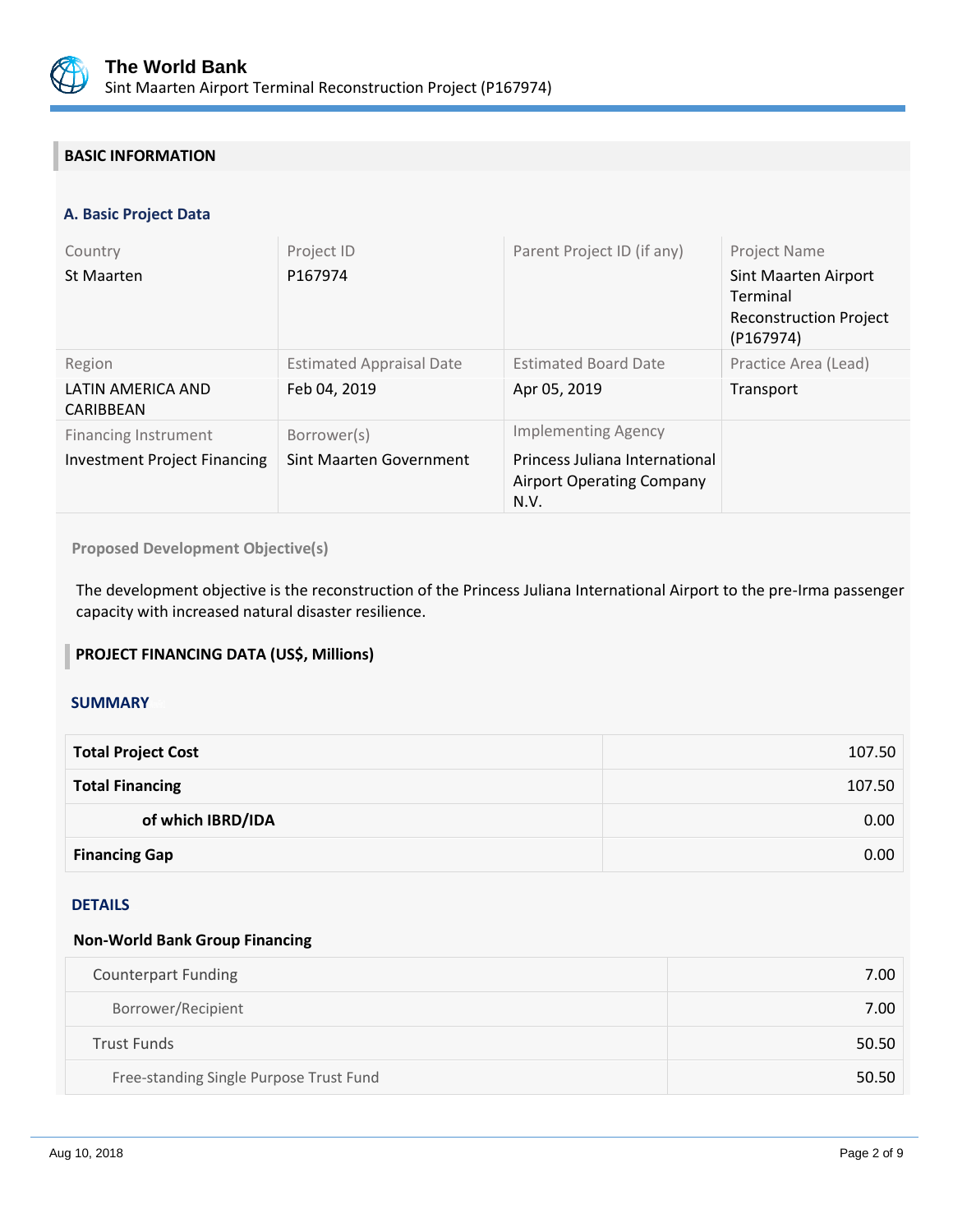

| <b>Other Sources</b>                         | 50.00                                                |  |
|----------------------------------------------|------------------------------------------------------|--|
| EC: European Investment Bank                 | 50.00                                                |  |
|                                              |                                                      |  |
|                                              |                                                      |  |
| Environmental and Social Risk Classification | <b>Concept Review Decision</b>                       |  |
| Moderate                                     | Track II-The review did authorize the preparation to |  |

continue

#### **B. Introduction and Context**

Country Context

- 1. **Sint Maarten is a high-income constituent country<sup>1</sup> of the Kingdom of the Netherlands in the Caribbean.** It occupies the southern half of an island shared with the French overseas collectivity of Saint Martin. It is the most densely populated country in the Caribbean with a population of roughly 38,000 in an area of 34 square km and a per capita Gross Domestic Product (GDP) of \$25,3812. Sint Maarten is currently rebuilding from damage of hurricane Irma that has claimed lives and deteriorated the socio-economic environment in the island.
- 2. **Sint Maarten is highly vulnerable to natural disasters and adverse climatic events due to its location within the hurricane belt.** For the past decades, the country has been exposed to high winds and numerous hurricanes, including notably intense storms: Donna in 1960 (Category 3), Luis in 1995 (Category 4), and Irma 2017 (Category 5 on Saffir-Simpson scale). Due to the size of the country, a single storm has the potential to directly impact the entire population. High winds, rainfall and flooding are the principal risk factors while the country is also vulnerable to earthquakes. Coastal areas are exposed to flood risk from storm surge and tsunamis. Increased urbanization along with climate change and limited country capacity to build with resilience adds to its vulnerability to natural hazards.
- 3. **Natural hazards have catastrophic impacts on the country's economy since it relies on tourism.** Tourism accounted for 45 percent of its GDP and 73 percent of its foreign exchange in 2016. In addition, activities in the transport, storage and communication sector also related to tourism contributed 11 percent of GDP. The harbor of Sint Maarten is a significant port for cruise tourism in the Caribbean, with 1.7 million cruise passengers per year. The airport is an important hub for regional travel with a large network of connecting flights across the Caribbean. However, the tourism industry has not led to high growth in recent years and tourism economy is vulnerable to seasonality and weather.

 $\overline{a}$ 

<sup>&</sup>lt;sup>1</sup> Sint Maarten is one of the four constituent countries of the Kingdom of the Netherlands, along with Netherlands, Aruba, and Curacao

<sup>2</sup> From Central Bank of Curacao and Sint Maarten, based on 2018 estimates.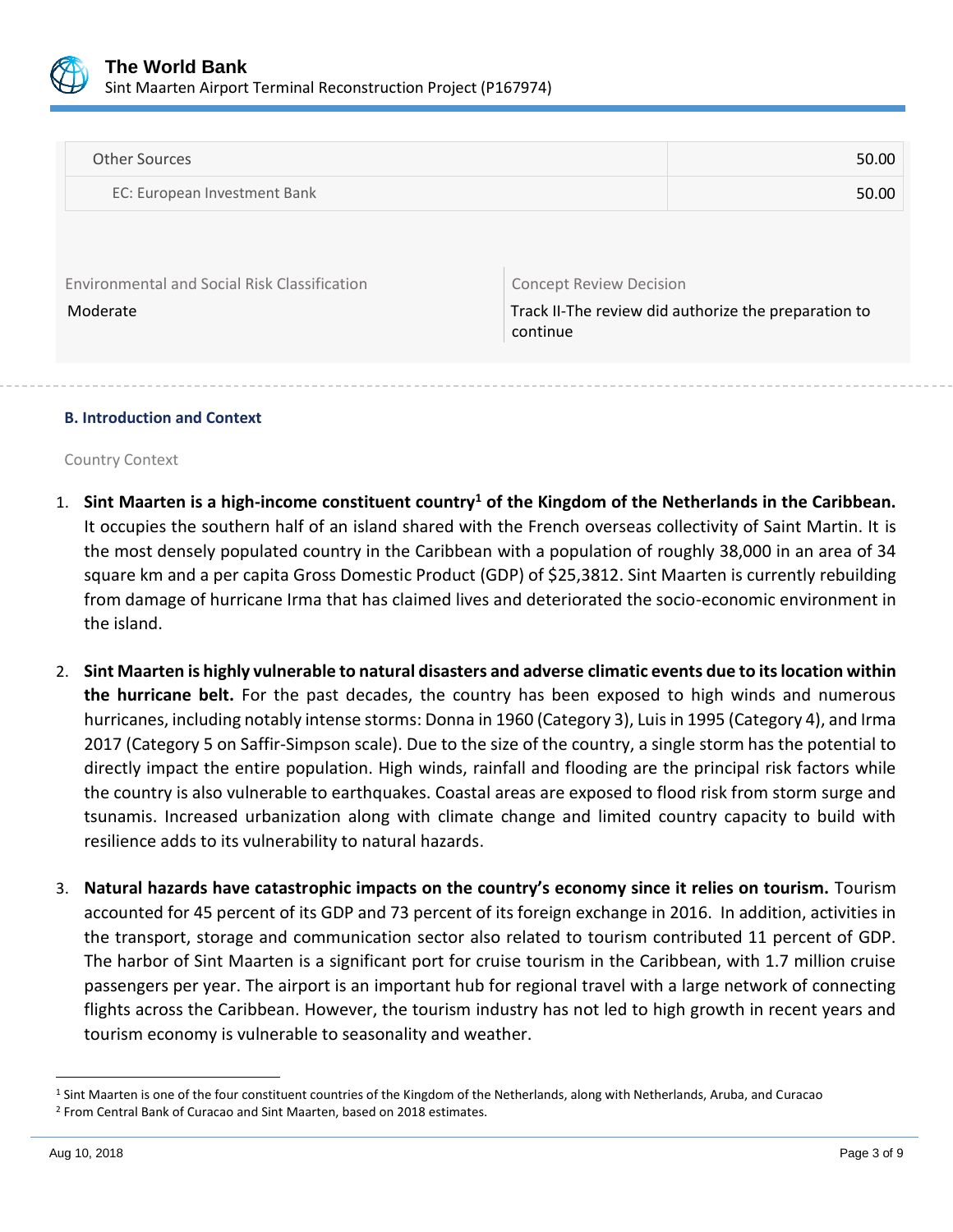

- 4. **Sint Maarten needs urgent assistance after the Hurricane Irma, a category 5 hurricane, hit the island on September 6, 2017, with winds of more than 185 mph (296km/h) leaving a trail of devastation throughout the country**. During the landfall, the storm's eye passed directly through Sint Maarten exposing it to the highest wind velocities in the storm. Irma was shortly followed by another smaller-scale hurricane Maria on 19<sup>th</sup> of September further damaging the country's infrastructure. The World Bank estimates damages and losses related to Hurricane Irma at US\$ 1.38 billion (129.5 percent of GDP) and US\$ 976.5 million (91.8 percent of GDP), respectively, affecting 90 percent of all infrastructure and large parts of the natural environment.
- 5. **Reconstruction and recovery needs are greater than currently identified public and private resources.** Sint Maarten's economy is expected to contract 8.5 percent in 2018, following an estimated 4.5 percent contraction in 2017. Growth is projected to rebound in 2019 and the country is expected to return to its pre-Hurricane Irma real GDP level by 2025. Private external finance from direct investment, loans, pay-out of insurance claims, and funds held abroad will be needed to finance reconstruction of private properties and businesses. A sharp decline in tax revenue due to the economic contraction following the disaster has cut public resource availability while the need for public expenditure to rebuild public infrastructure and assist the affected population has risen sharply.
- 6. **The social and economic effects of Hurricane Irma and the disaster's impact on poverty levels could be significant if action is not immediately taken.** In the absence of a national poverty line for Sint Maarten, a UNDP benchmark for poverty based on minimum wage<sup>3</sup> indicates that 26.87 percent of households (approximately 3,762 households) are poor and live on revenues at or below the minimum wage (NAF 1.530.53 or approximately US\$850 per month in 2017). Although little is known about the distribution of disaster impacts and their effect on vulnerable groups in Sint Maarten, international experience indicates that the poorest and most vulnerable groups are likely disproportionately affected by the disaster, including Sint Maarten's large number of female-headed households (38.7 percent of all households), who depend on the income of women post hurricane.
- 7. **Sint Maarten's low unemployment rate (6.2 percent) and youth unemployment rate (25 percent) in 2017 have significantly risen following the hurricane due to the shutting down of tourism businesses**. The tourism sector suffered from significant damages to the airport, accommodations, and tour operator equipment, dramatically reducing the number of tourist arrivals. Micro, small, and medium-sized enterprises (MSMEs) have experienced significant loss of capital due to the impacts of the hurricane. Households need access to finance to rebuild homes and fully reengage in economic activities. Rapid economic recovery and reconstruction are critically needed to generate revenues and avoid further job loss, and support to stimulate access to finance and business recovery are needed to enable the private sector to grow and contribute to Sint Maarten's overall economic recovery.

 $\overline{a}$ 

<sup>3</sup> Developed by UNDP in 2015.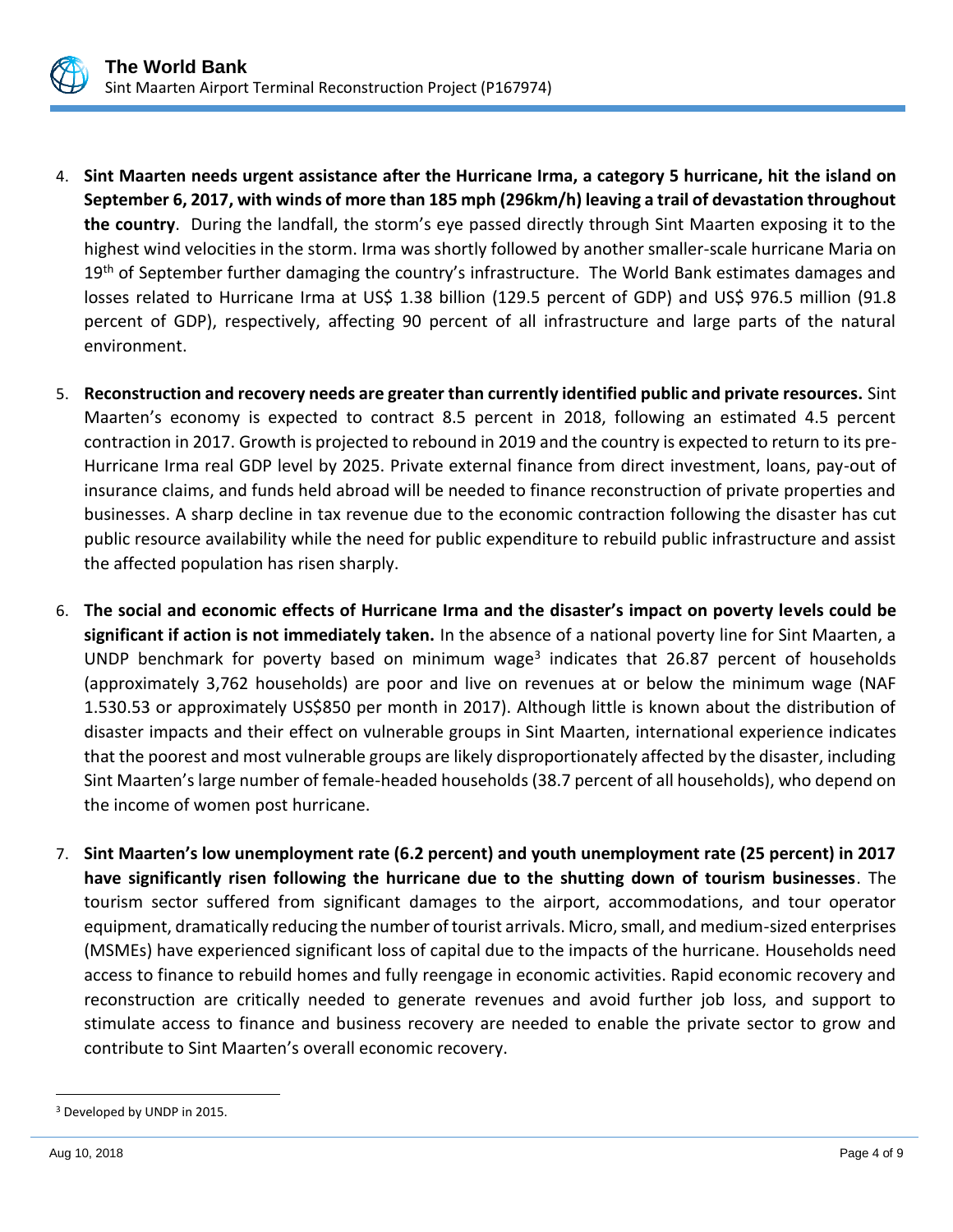

8. **While Sint Maarten has made substantial efforts to address the most urgent needs following Hurricane Irma, recovery needs are massive, and the country has limited capacities to manage large-scale resilient reconstruction.** To support rapid and sustainable recovery, the Government of Netherlands has established a EUR 470 million Single Donor Trust Fund (SDTF) managed by World Bank. Although the World Bank has not operated in Sint Maarten to date, its global experience in disaster risk management and response, its capacity to mobilize technical expertise in a broad range of relevant sectors, as well as its longstanding history of managing funds and activities on behalf of donors, attest to the institution's comparative advantage in managing the Trust Fund and supervising its activities. The SDTF will finance selected activities in support of recovery, reconstruction, and resilience under the framework of Sint Maarten's National Recovery and Resilience Plan (NRRP), which outlines the country's recovery needs. The STDF is governed by a Steering Committee composed of one representative each of the Government of Sint Maarten (GoSM), the Government of the Netherlands, and the World Bank and is mandated to approve short, medium, and long-term recovery projects as well as required capacity building activities. The Steering Committee decides by consensus of its members and meets biannually to approve projects and monitor the progress of agreed activities. Standard World Bank project management and implementation arrangements are followed: projects are prepared and supervised by World Bank in collaboration and executed by the GoSM. The SDTF was established on April 16, 2018.

#### Sectoral and Institutional Context

- 9. **Princess Juliana International Airport (PJIA) is the main international airport serving the entire island of Saint Martin, for both Dutch and French sides.** This airport also serves as an important air hub for Saba and St. Eustatius (part of the Kingdom of The Netherlands) as well as other smaller islands such as Anguilla and St. Barthélemy. In 2016 the airport handled over 1.8 million passengers and 62,144 aircraft movements. PJIA is operated by Princess Juliana International Airport Operating Company N.V. (PJIAE). PJIAE is fully owned by the Princess Juliana International Airport Holding Company N.V. (PJIAH), which in turn is owned 100% by the Government of Sint Maarten (GoSM). The GoSM is the Concessor, while the Holding Company (PJIAH) is the Landlord with PJIAE being the tenant, operator, and concessionaire of the airport and all its facilities.
- 10. **PJIA's terminal building and facilities were severely damaged during Hurricane Irma and Hurricane Maria and are not fully functional since then**. The passenger airport terminal, a four-story building with an area of 30,500 sqm, and the air traffic control tower were severely damaged by strong wind and rainwater. The roof of the terminal building was destroyed, the entrance doors were blown out. Due to the roof damage, salty water (mix of rainwater and salt spray from the large breaking waves at sea) entered the building, resulting in significant damage to equipment and the facilities inside and subsequent mold growth. The entire terminal, except a part of the luggage handling section on the runway side where the damage was not significant, has not been functional since then. However, the main steel structure of the building and the building foundation survived the storm well. The current building structure is 12 years old, quite solid, and has sustained practically with no damages other than the roof and the entrance doors. The windows (except one) also withstood the category 5 impact.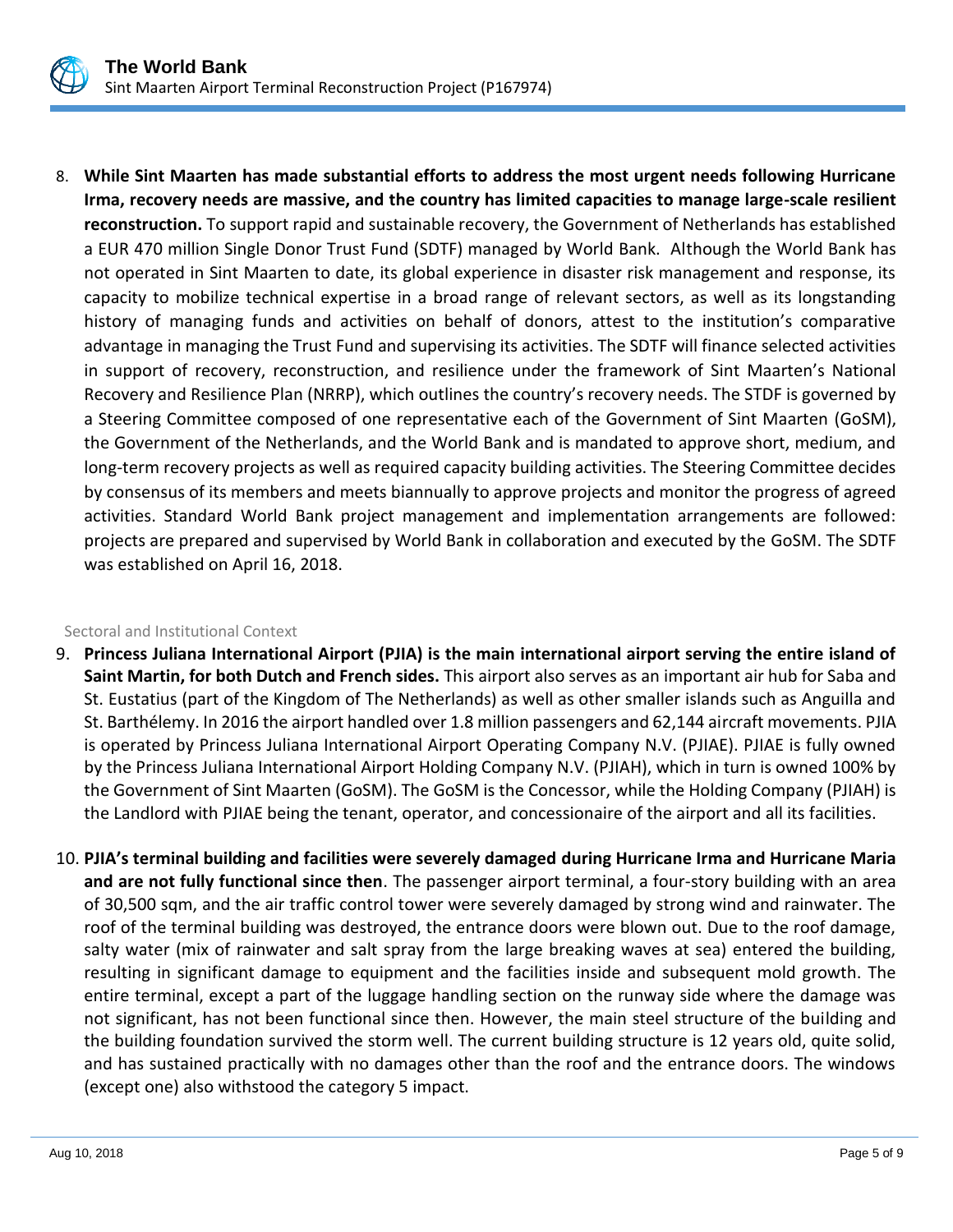

- 11. **Rapid reconstruction of the airport terminal is a high priority for the GoSM to avoid slowing down a recovery process given the importance of tourism to the Sint Maarten economy**. The airport is currently operating with the help of temporary passenger processing pavilions. Passenger traffic is about 30-50% of pre-Irma levels in 2018, consistent with the severe reductions in hotel capacity (currently about 34% of pre-Irma levels). The provisional passenger facilities can accommodate only 30% of the original peak capacity, which will be a serious bottleneck very soon as the hotel industry is recovering. The GoSM estimated that 56% of room capacity will be available by the end of this year. As the reconstruction works require at least 18-month duration, without the immediate start of the works, the limited airport capacity will become a serious bottleneck of the tourism industry recovery, which will, in turn, impede the economic recovery of the island.
- 12. **Demand projections show a recovery period before reaching similar pre-Irma traffic in 2025.** PJIA started operating using temporary tents or pavilions while the terminal is reconstructed. Traffic will remain low during the reconstruction works and is expected to increase gradually after the terminal is completed in 2020 to reach pre-Irma levels by 2022. Traffic will also depend on the timely reconstruction of the hotels and other infrastructure to support tourism. During the ramp-up period, PJIAE will have lower revenues and a reduced capacity for debt service, particularly considering the additional financing required for the reconstruction.
- 13. **The involvement of the Bank-managed Trust Fund will support a fast reconstruction of the PJIA facilities, help the PJIAE in achieving a sound financial situation, and as a result, promote a rapid economic recovery of Sint Maarten**. It is currently difficult for PJIAE to mobilize resources from the private financial market to reconstruct the airport and to continue their operation. The financing of the TF will ensure that the airport reconstruction is completed as quick as possible, so that the PJIAE uses accumulated cash and revenues for operating expenses and re-generates sufficient additional revenue after the reconstruction to service the debt and to continue their business in a sustainable manner. This will significantly contribute to tourism sector recovery of the island. Also, the Bank assists PJIAE in mobilizing other sources of financing (i.e. EIB) to minimize the need for allocation of the TF.

Higher Level Objectives to which the Project Contributes

- 14. **The project will support the implementation of Sint Maarten's National Recovery and Resilience Plan (NRRP),** which lays out priorities and a roadmap for the recovery, reconstruction, and resilience of Sint Maarten following the effects of Hurricane Irma. The GoSM aims to quickly restore economic, community and governance infrastructure and service delivery. These goals are also reflected in the design of the SDTF, which will support this and other projects.
- 15. **The GoSM's NRRP outlines the Government's vision, principles and a proposed approach for rebuilding a "better and stronger Sint Maarten" following Hurricane Irma.** It aims at accelerating the restoration of the social and economic infrastructure, based on a consensus of all stakeholders, and following the "Build Back Better" principle. The NRRP vision emphasizes the need to restore business activities as a priority while acknowledging the need to address the significant social disruption generated by the disaster.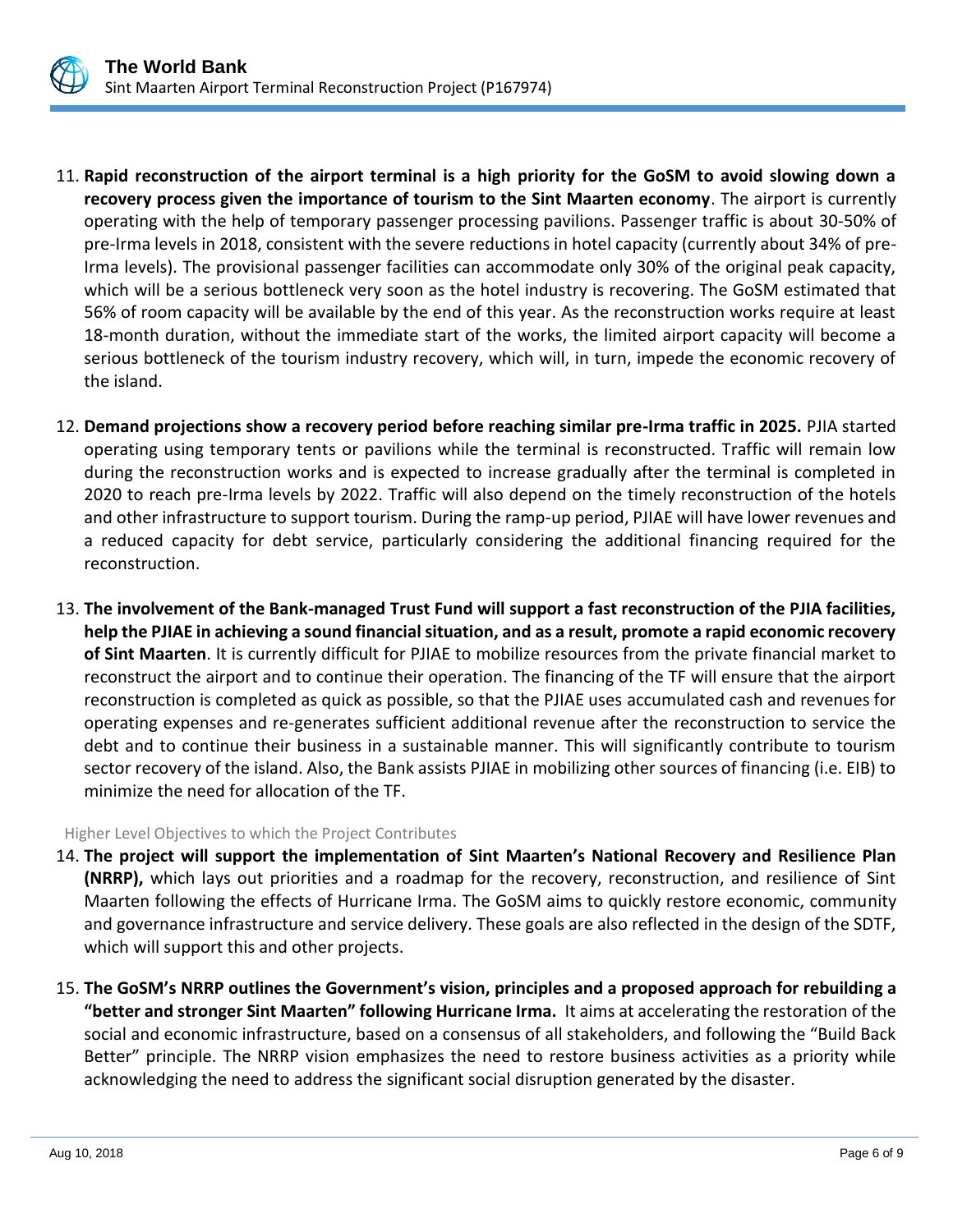

16. **The project is aligned with the World Bank's twin goals of ending extreme poverty and boosting shared prosperity.** It will target the most in-need and vulnerable population immediately affected by the hurricane, help the country to recover and resume growth, and contribute to strengthening the economic and social resilience of the country in the future, thus contributing to sustainable and inclusive growth.

# **C. Proposed Development Objective(s)**

The development objective is to reconstruct the Princess Juliana International Airport with increased natural disaster resilience.

Key Results

Indicators for the proposed project include:

- Restored passenger handling capacity of the terminal to the Pre-Irma level
- Improved resilience of the terminal against the Irma-level hurricane events

# **D. Concept Description**

17. **This Project addresses needs for immediate recovery and reconstruction of the Princess Juliana International Airport (PJIA).** As an island economy with no roadway links to other islands, restoring airport capacity is vital to economic recovery as well as disaster relief and emergency activities during the future natural disaster events. The proposed project includes interventions to rebuild the terminal infrastructure and capacity building in the areas of resilience and air traffic safety of the airport.

Component 1: Reconstruction of the PJIA passenger terminal

- 18. **This component consists of the internal reconstruction of the PJIA passenger terminal and assists in the reconstruction program of the PJIA which was heavily damaged by hurricanes in September 2017**. PJIA's reconstruction program includes the reconstruction of the passenger terminal as well as the other airport facilities such as air traffic tower and firefighter facilities. As requested by the GoSM and PJIAE, the project will focus on the terminal reconstruction, which is the most critical to recover the passenger capacity of the PJIA.
- 19. **The vast majority of internal facilities, equipment, and furniture of the PJIA terminal need to be replaced or repaired due to extensive water and mold damage**. PJIAE's plan is to reconstruct the terminal keeping the existing foundation and steel building superstructure and rebuild the whole internal installation. This approach is considered appropriate given speed and cost advantages and the nature of the damage to the facility. Further, the previous terminal provided a high level of service without any major design flaws, therefore design changes are not needed. Additionally, a full demolition approach before reconstruction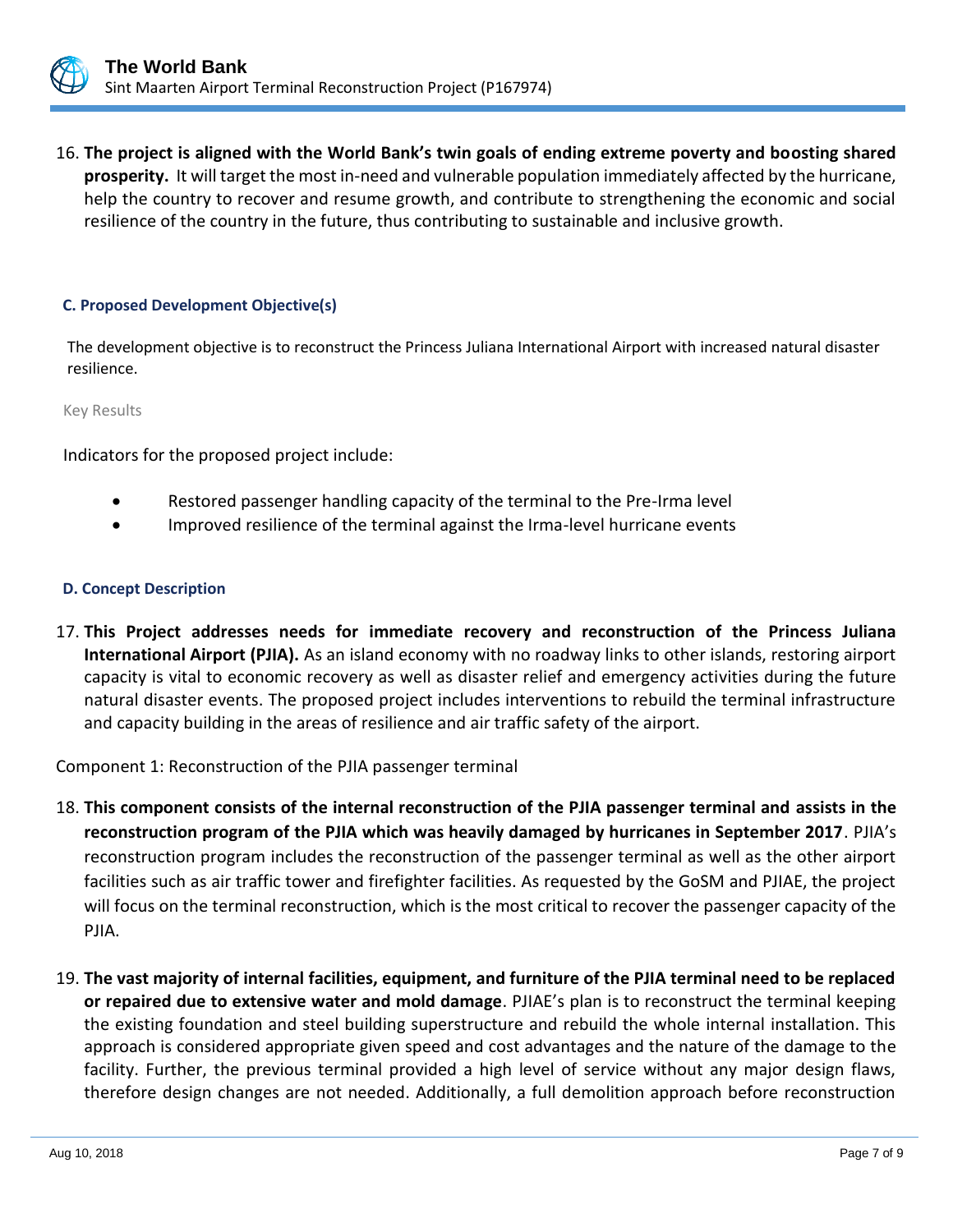

would add another 6 to 9 months to the overall timeline for reopening the terminal and increase the direct constructions costs by about 15 to 20%.

- 20. **The PJIAE's reconstruction program of the terminal includes the following series of works**: (i) Preliminary internal demolition (completed); (ii) Terminal roof repair and betterment (ongoing): this will be completed in March 2019; (iii)  $1^{st}$  phase of the terminal reconstruction for partial opening of the ground floor (ongoing): This work is to open to the passengers a part of ground floor for temporary operations and will be concluded by December 2018; and (iv) 2<sup>nd</sup> phase of the terminal reconstruction: the entire internal facility and equipment reconstruction. The first three works above, demolition, cleaning, roof repairing, and partial reconstruction are implemented by PJIAE's own financing resources and insurance proceeds and concluded before the internal reconstruction work begins.
- 21. **The project finances only the work of the 2nd phase of the terminal reconstruction, that is, internal facility and equipment reconstruction.** The planned work will rebuild the whole internal installation, including dry walls, furniture/counters, electrical systems, IT, baggage system, security installations, etc. Design of the work will be finalized by January 2019. PJIAE has estimated that reconstruction will cost about US\$107 million including 5% contingency. PJIAE plans to start the work in May 2019 and the work is expected to last for 18 months.

Component 2: Project Management and Capacity Building

**22. The component would support project management and capacity building.** The component will support, among others, operating costs required for meeting the Bank's requirements on environmental and social safeguard and fiduciary. Furthermore, the component will finance capacity building activities such as resilience and air traffic safety management, based on the needs assessment during appraisal.

| Legal Operational Policies                  | Triggered? |
|---------------------------------------------|------------|
| Projects on International Waterways OP 7.50 | No.        |
| Projects in Disputed Areas OP 7.60          | No.        |

Summary of Screening of Environmental and Social Risks and Impacts

The risks are rated as moderate.

**Note** To view the Environmental and Social Risks and Impacts, please refer to the Concept Stage ESRS Document**.**